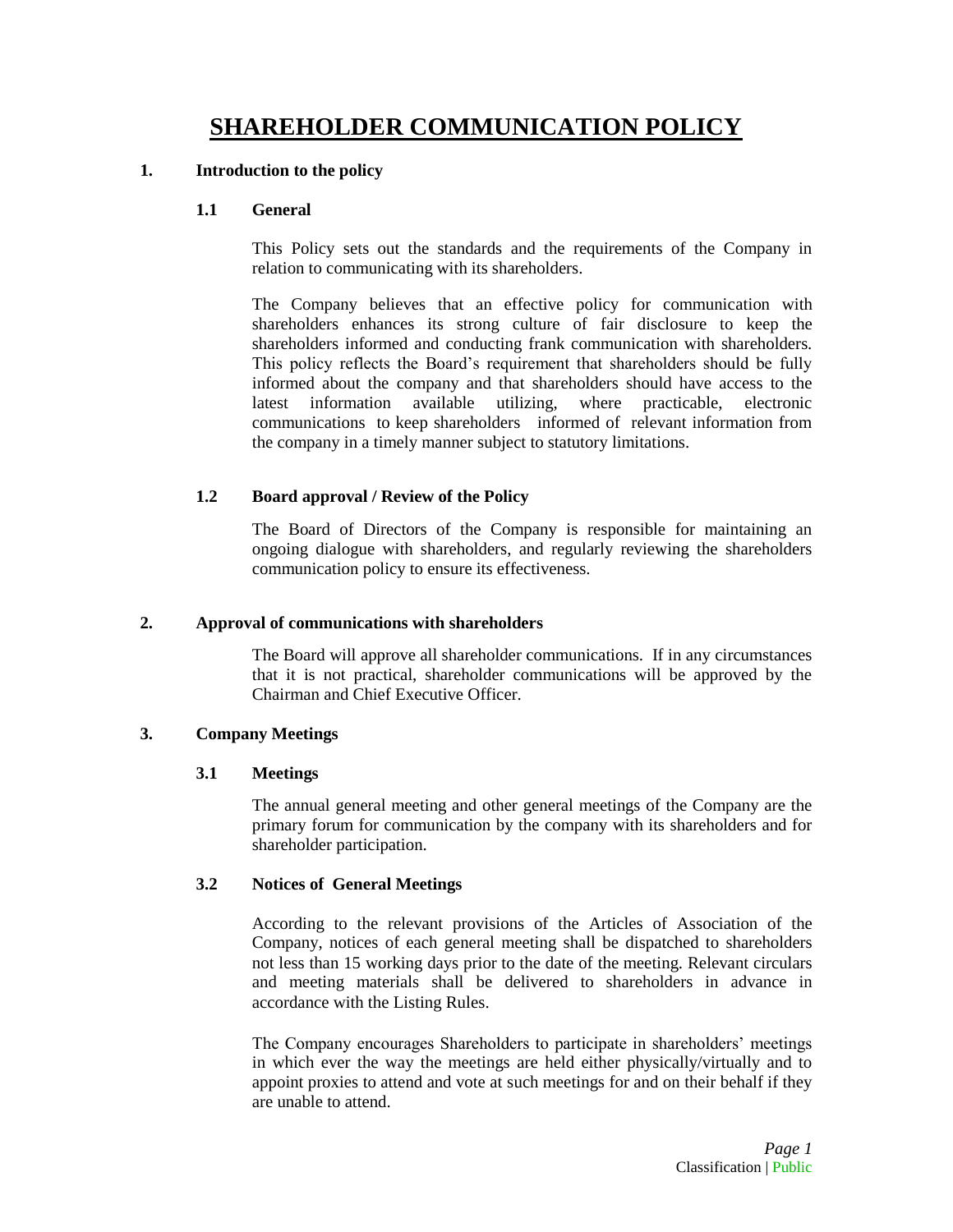# **3.3 Suggestions/Comments**

As far as possible to implement the suggestions made at the General Meetings.

# **4. Communication policy**

The Company's Shareholder Communication Policy is based around the following sections:

# **1. Provision of written information**

The Company's Annual Report to shareholders is the major communication provided to shareholders each year. In addition to meeting all formal requirements, the Annual Report shall be:

# **i. Informative**

The Annual Report shall contain information that assists shareholders to understand the Company's financial results, trends, developments of importance, relationship with employees and any other relevant matters that may impact on the community and environment.

# **ii. Available**

The report will be made easily available to shareholders and other stakeholders in a timely manner.

# **2. Electronic Communication**

The Company is conscious of the efficiency of communicating electronically rather than on paper and intends informing/ encouraging the shareholders to choose the option of receiving communication via E-mail. At the same time company is equally aware that some shareholders will prefer to receive paperbased documents. The Company will ensure that, irrespective of the medium, all shareholders will receive access to the relevant information.

The Company's website is an important part of the company's Shareholder Communications policy. The Company will include on its website a range of information relevant to shareholders concerning the operation of the Company. Eg. Announcements, news releases and any other material information released to the Colombo Stock Exchange as soon as reasonably practicable after such information is released.

# **i. Communication via e-mail**

Shareholders may elect to receive shareholder communications from the Company via e-mail. It is the responsibility of the shareholders to inform the Company Secretary the e-mail address if they wish to receive.